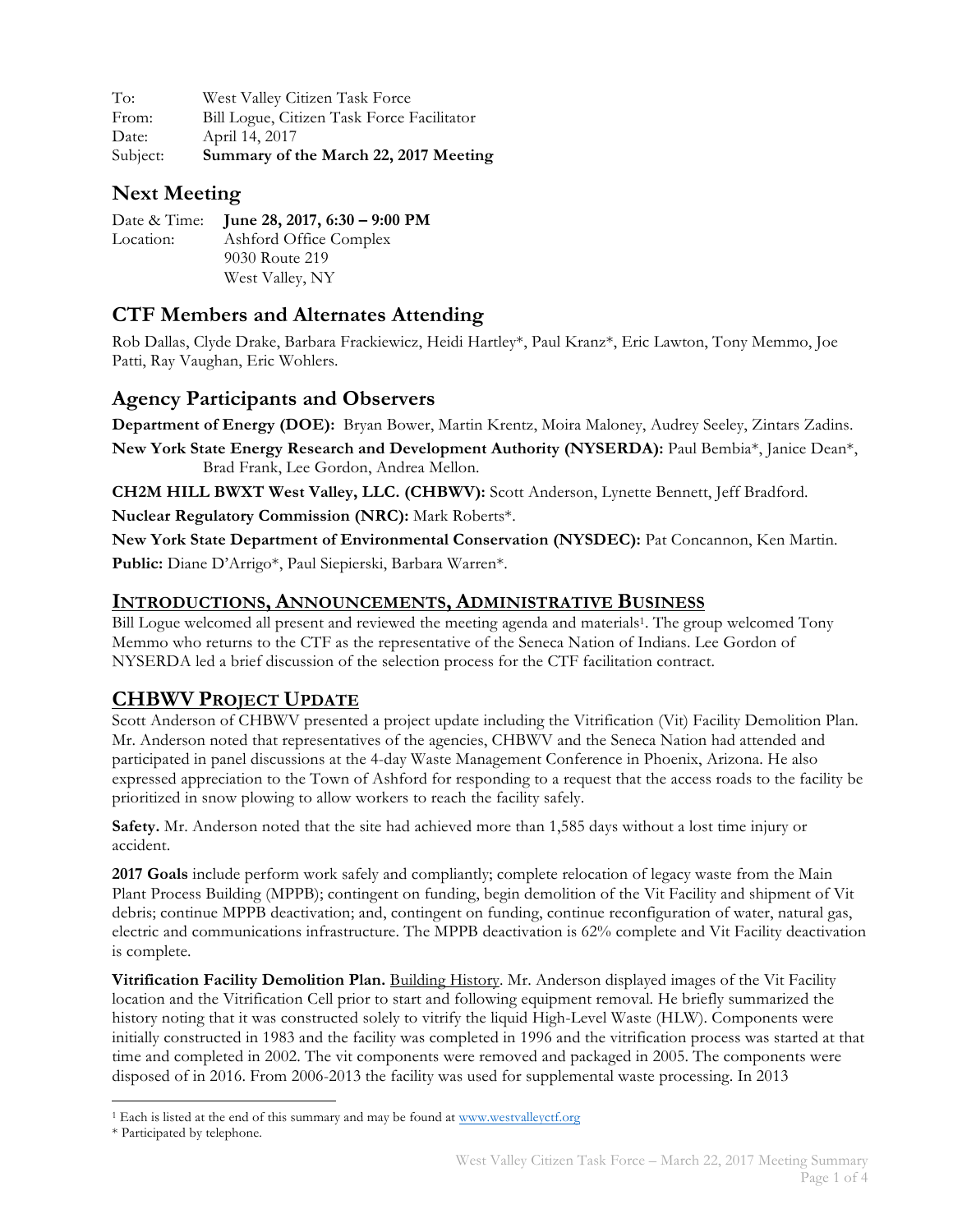deactivation began and the facility is now ready for demolition.

Regulatory Requirements. Mr. Anderson reviewed the regulatory requirements from DOE, EPA and NRC. The DOE regulations set standards for management of radioactive wastes and for various levels of radiation exposure for workers and the public (5,000 mrem/year for radiation workers and 100 mrem/year for the public and non radiation workers; CHBWV has Administrative Controls of 500 mrem/year for the radiation workers and 1,000 mrem/year for a portion of this workforce). EPA sets emissions standards for radionuclides in the air, such as those released through the demolition process (10 mrem/year across the site with approval and 0.1 mrem/year without specific approval) and standards for buildings with asbestos. NRC sets decommissioning standards pursuant to the WVDP Act. A CTF member asked about exposure to the public through water. Mr. Anderson stated that the 0.1 mrem standard is applicable regardless of the exposure pathway.

NYSDEC establishes standards for interim status operations and closure of the hazardous waste management units and the discharge of waste water. The U.S. Department of Transportation regulates the packaging, labeling and transportation of hazardous materials including radioactive waste. The New York State Department of Labor establishes standards for removal of asbestos.

Demolition Preparation. CHBWV will take a number of steps to ensure the safe and environmentally protective facility demolition pursuant to the regulations and in keeping with As Low As Reasonably Achievable (ALARA) principles. This will include characterization through radiological sampling and contamination surveys. He noted that at the start of preparation the Vit Cell had 1,900 curies and had not been entered by workers in decades. It now has less than one curie. Airborne dispersion modeling will identify the type, quantity and location of contamination in the structure during demolition and define exposure restrictions at the control boundaries for the workers and public. It will account for contamination levels, contaminant emission rate (based on rate of and method demolition) and the weather conditions based on WVDP data. The AERMOD model will be used for worker dose and CAP-88 for public dose. In response to a question Mr. Anderson committed to inform the CTF of the exposure pathways, particularly water, modeled in CAP-88.

Demolition will occur primarily by hammer and saw attached to large machinery (this is how the 01-14 Building was demolished). Dust control is by application of fixatives to surfaces during deactivation and fogging/misting of the facility and the waste pile during demolition. Storm and surface water will be managed and work stopped based on certain weather conditions or air monitoring controls. Deactivation and decontamination was accomplished through removal of hazardous equipment and materials, floor and wall washing, sealing of wall penetrations and floor grouting, de-energizing and isolation, and applying fixative to residual contamination. Cell walls are 2-4 feet thick and debris will be sized as large as possible while still fitting in the intermodal containers.

Demolition Approach and Safety. Demolition will occur from the exterior inward. The plan is reviewed and approved by DOE and reviewed and commented on by NRC. Workers will wear dosimeters, personal protective equipment and there will be air monitoring. A plan for each day will be reviewed before the start of work and will include a computer 3-D walkthrough. Access will be restricted and there are demolition "Hold Points" before the next step is undertaken. Air monitoring and modeling is approved by the EPA and will include real time monitoring in the demolition area and additional monitors at the demolition boundary and off-site perimeter. Mr. Anderson displayed images of the monitoring locations and equipment and access boundaries. In addition, water and dust will be managed, debris pile sizes limited, and fixatives applied. A detailed final survey will be conducted.

Waste Management and Disposal. The Vit demolition will produce about 6,700 tons of debris that will be loaded into 25-cubic yard intermodal containers. The debris is projected to be Class A LLW. The debris will be shipped by truck or truck and rail to the Nevada National Security Site, Energy Solutions in Utah or Waste Control Specialists in Texas. There will be 450 total shipments, 15 per week on average. The shipping cost is about \$15,000 per load. Demolition will start when funds are available, most likely in October 2017, and will take 8 months.

#### **NYSERDA PERSPECTIVE ON WASTE RECLASSIFICATION**

Brad Frank of NYSERDA presented the NYSERDA View on defense origin waste at the Western New York Nuclear Service Center (WNYNSC). In June 2016 NYSERDA submitted comments on DOE's consent based siting process clarifying the agency's perspective on the legal status of HLW based on records NYSERDA has from Nuclear Fuel Services (NFS). In October 2016 the New York Congressional delegation sent a letter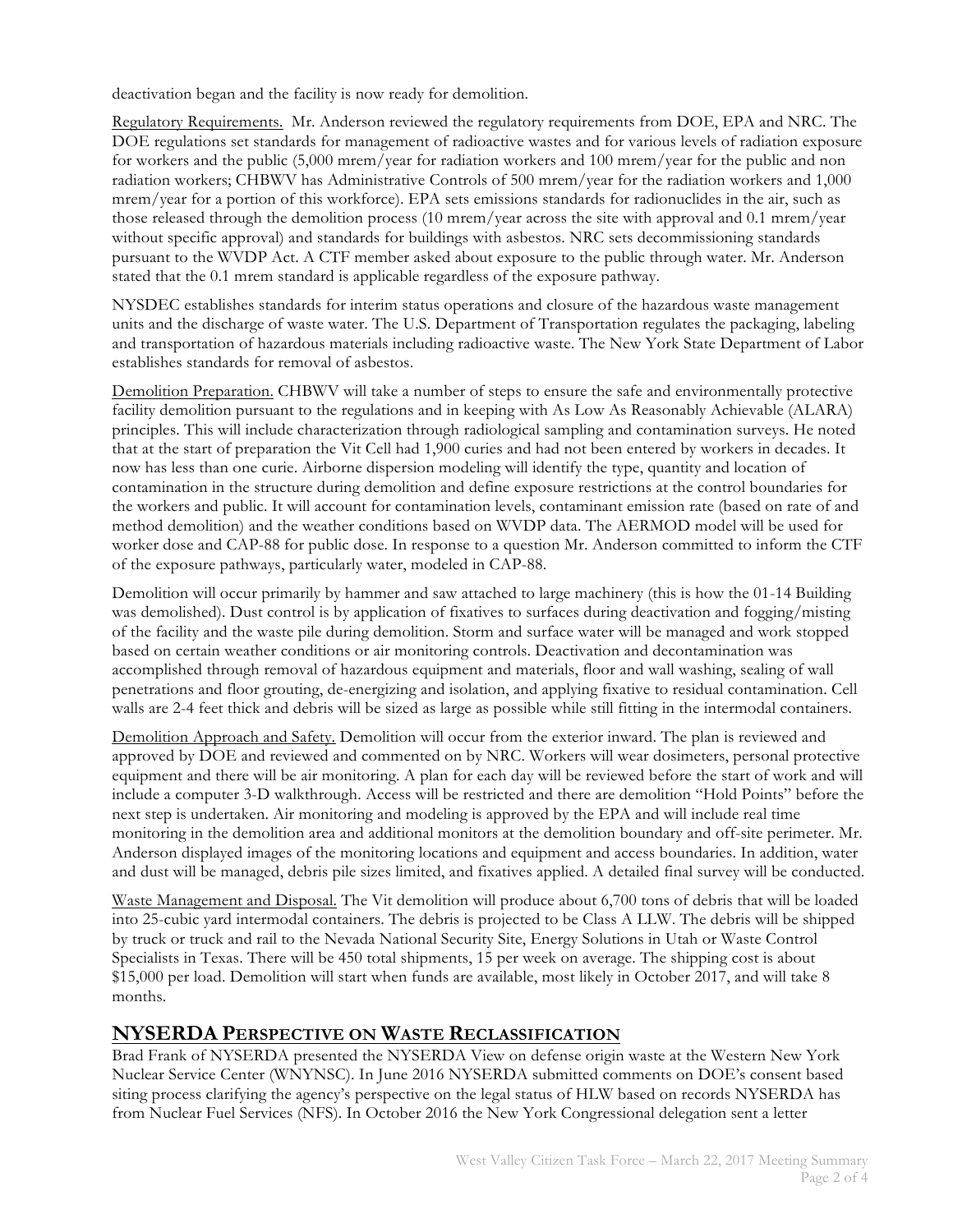requesting that the HLW be classified as defense waste to correct a historical misclassification. In January 2017 DOE responded to Congress stating that there was merit to considering the disposal of West Valley HLW and defense HLW in the same repository. Discussions are ongoing.

Mr. Frank reviewed the history and effect of the DOE "commercial" designation for West Valley. He noted the facility was created as the only commercial spent nuclear fuel (SNF) reprocessing facility and that the records show significant ties to the defense industry. In 1986 the DOE Inspector General took the position that the facility was "commercial", a term the Nuclear Waste Policy Act (NWPA) does not use for waste, instead referring to waste as civilian or defense. He went on to review how different interpretations impact where the HLW and TRU waste could be disposed and the fees to the State of New York.

He then presented the NYSERDA view that the NWPA lacks the term "commercial" and uses "civilian" and in defining "atomic energy defense activity" includes in part "…(C) verification and control technology; (D) defense nuclear materials production; (E) defense nuclear waste and materials by-products management…." Mr. Frank noted that these activities were performed at West Valley. He then reviewed the nuclear fuel cycle and stated that the facility was the result of federal policies and initiatives and the Atomic Energy Commission (AEC) included incentives such as making classified technology available and providing a guaranteed baseload of SNF for reprocessing until a sufficient number of commercial power reactors were online and providing SNF. Approximately 60% of the SNF reprocessed came from the N-Reactor at Hanford that was producing both electricity and Plutonium for weapons, including shipments received before electricity was produced. Mr. Frank also citied other information NYSERDA believes supports their interpretation including shipment of Plutonium and Uranium to the AEC defense complex, management of defense waste and by-product, and contracts with the U.S. Air Force that appear to be related to intelligence support for assessing nuclear threats.

DOE has maintained that New York State would have to pay a disposal fee and turn over the "perpetual care fund" which DOE maintains is inadequate. In 2002 the disposal fee was estimated at \$228 million and is likely much higher now. The perpetual care fund contains about \$29.2 million which NYSERDA is prepared to release upon delivery of the HLW to a federal repository. Mr. Frank concluded by summarizing the NYSERDA perspective that the HLW waste at West Valley is defense in origin rather than civilian or commercial and should be disposed in a federal defense repository if one is developed and that the federal government be responsible for disposal costs under the NWPA and that the West Valley TRU waste is eligible for disposal at the Waste Isolation Pilot Plant under Land Withdrawal Act.

#### **DOE UPDATES**

Budget. Bryan Bower of DOE provided an update on the WVDP budget. The government is operating under a continuing resolution (CR) through April 28, 2017. The only current information available is the American First Blueprint, released by President Trump and available on online. One and one-half pages of the Blueprint are devoted to DOE and the Office of Environmental Management, which includes West Valley, line item is \$6.5 billion. This amount is larger that budgets in recent years. The FY 2017 request for the WVDP was also higher than previous years; however, under the continuing resolution spending is at a lower FY 2016 level and considerable funds were expended on the shipping and disposal of the Vitrification Components and HLW relocation.

Supplemental EIS/Decommissioning Plan. The SEIS is in the procurement process, when an update is available it will be provided.

Probabilistic Performance Assessment (PPA). Zintars Zadins provided an update on the PPA. The Features, Events, Processes and Scenarios (FEPS) Report is complete and is available on the www.wv.doe.gov website. The Conceptual Site Model Report is being finalized with agency comment and should be available on the www.wv.doe.gov website in late April or May. The GoldSim Model is being developed and will include about 100 facilities and areas with radiation sources within the WNYNSC. Radionuclide and chemical inventories are being compiled for the facilities and areas to be evaluated in the GoldSim Model. Neptune, the PPA contractor, is coordinating with the Phase 1 Studies Erosion Working Group (EWG) on how to bring in information from the EWG Landscape Evolution Model at a simplified level. A CTF member, supported by several observers, reiterated their request for a workshop on how this is being done including the erodibility assumptions. Mr. Zadins noted that the 2010 FEHM Groundwater Model was outdated and a new 3-D FEHM Model is being developed that will have the capability of modeling subsurface barriers more effectively. The PPA website will be